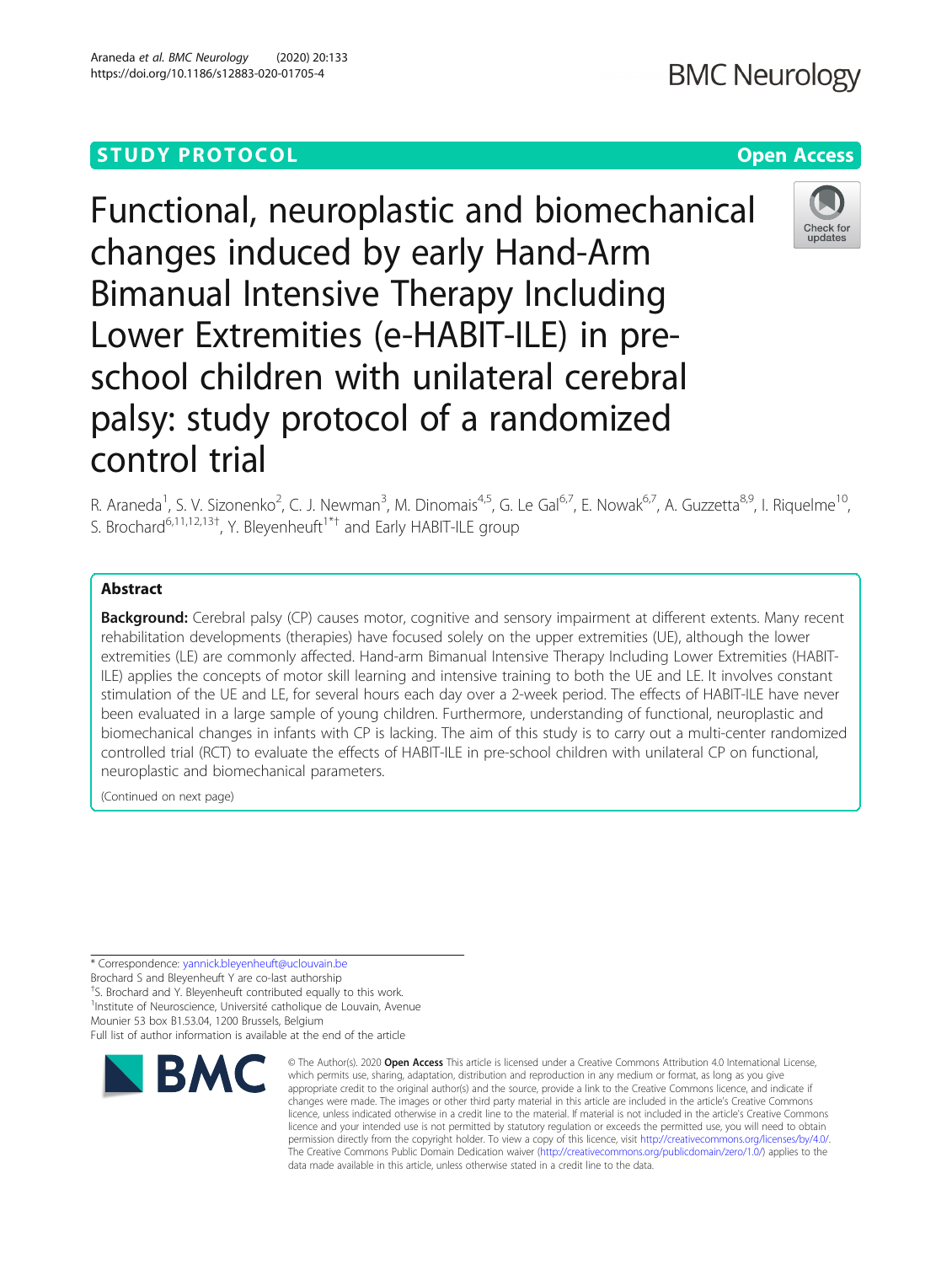# (Continued from previous page)

Methods: This multi-center, 3-country study will include 50 pre-school children with CP aged 1-4 years. The RCT will compare the effect of 50 h (two weeks) of HABIT-ILE versus usual motor activity, including regular rehabilitation. HABIT-ILE will be delivered in a day-camp setting, with structured activities and functional tasks that will be continuously progressed in terms of difficulty. Assessments will be performed at 3 intervals: baseline (T0), two weeks later and 3 months later. Primary outcomes will be the Assisting Hand Assessment; secondary outcomes include the Melbourne Assessment-2, executive function assessments, questionnaires ACTIVLIM-CP, Pediatric Evaluation of Disability Inventory, Young Children's Participation and Environment Measure, Measure of the Process of Care, Canadian Occupational Performance Measure, as well as neuroimaging and kinematics measures.

**Discussion:** We expect that HABIT-ILE will induce functional, neuroplastic and biomechanical changes as a result of the intense, activity-based rehabilitation process and these changes will impact the whole developmental curve of each child, improving functional ability, activity and participation in the short-, mid- and long-term. Name of the registry: Changes Induced by Early HABIT-ILE in Pre-school Children With Uni- and Bilateral Cerebral Palsy (EarlyHABIT-ILE).

Trial registration: Trial registration number: [NCT04020354](https://clinicaltrials.gov/ct2/show/study/NCT04020354?term=HABIT-ILE&cond=Cerebral+Palsy&draw=2&rank=2)-Registration date on the International Clinical Trials Registry Platform (ICTRP): November 20th, 2018; Registration date on NIH Clinical Trials Registry: July 16th, 2019.

Keywords: Cerebral palsy, Intensive training, Toddlers, Randomized controlled trial, Functional changes, Neuroplasticity, Biomechanical changes

# Background

Cerebral palsy (CP) affects between 2 to 3.6 out of 1000 live births [\[1](#page-7-0)]. It causes abnormal patterns of movement and posture, and cognitive and sensory function may also be impaired  $[2, 3]$  $[2, 3]$  $[2, 3]$  $[2, 3]$ . These impairments result from structural abnormalities in the brain that occur at different periods of development [\[4](#page-7-0), [5](#page-7-0)]. The timing, extent and location of these abnormalities determines subsequent whole-brain functioning [[4,](#page-7-0) [5\]](#page-7-0). Symptoms generally become apparent before 12 months of age and the diagnosis is usually confirmed between the ages of 12 to 24 months [\[6](#page-7-0), [7](#page-7-0)]. Many rehabilitation approaches have been developed over the last 15 years to reduce motor dysfunction and its impact on activity and participation [[7,](#page-7-0) [8](#page-7-0)]. Intensive, activity-based, goal-directed interventions have been shown to effectively improve motor function in school-age children with CP [\[9](#page-7-0)], yet the majority of brain growth and development occurs before this during the first 2 years of life. Despite this, few studies have evaluated the effectiveness of intensive rehabilitation and the mechanisms underlying the response to therapy in pre-school children [[7\]](#page-7-0).

Animal models of cerebral palsy have shown that impairments due to perinatal brain injury are mainly secondary to persistent inflammation [\[10](#page-7-0)–[12\]](#page-7-0). This inflammation alters neurogenesis, axonal growth and synaptogenesis, as well as causing impairments within the white matter  $[11, 13]$  $[11, 13]$  $[11, 13]$  $[11, 13]$  $[11, 13]$ . Studies have shown that these alterations can be partially reversed in animals through early intensive motor skill learning based interventions, if they are provided during the optimal developmental window of opportunity  $[14–17]$  $[14–17]$  $[14–17]$  $[14–17]$  $[14–17]$ . This suggests that an intensive, early intervention, based on motor skill learning could stimulate neuroplastic changes in both the grey and white matter, leading to improvements in functional abilities in children with CP.

Few trials of intensive rehabilitation have been carried out in very young children and, to our knowledge, all have focused on children with unilateral CP [\[9](#page-7-0)]. Eliasson and colleagues [\[18](#page-7-0)] developed adapted baby-CIMT (Constraint-induced movement therapy) for infants (< 12 months) and several other teams adapted CIMT for children between 2 to 3 years of age [\[19,](#page-8-0) [20](#page-8-0)]. Two other research teams tested the effectiveness of CIMT in children with unilateral CP between the ages of 1 and 6 years [[21](#page-8-0), [22](#page-8-0)] and another tested the feasibility of conducting bimanual training in children aged from 2 to 4 years [[23\]](#page-8-0). The results of these studies all showed that intensive rehabilitation is feasible in young children, and provided moderate-level evidence regarding the effectiveness of CIMT or bimanual training in young children with unilateral CP. All the interventions studied focused solely on the upper extremity (UE) [\[18](#page-7-0), [21](#page-8-0)–[23\]](#page-8-0), despite the fact that the lower extremity (LE) is very commonly affected in this population. Hand-arm Bimanual Intensive Therapy Including Lower Extremity (HABIT-ILE) [[24\]](#page-8-0) applies the concepts of motor skill learning and intensive training to both the UE and LE. It involves constant stimulation of both the UE and LE through the performance of combined activities for many hours each day over a period of 2 weeks. This rehabilitation approach has been shown to improve motor function of the UE and LE in school-aged children with unilateral [[25\]](#page-8-0) and bilateral [[26\]](#page-8-0) CP across the 3 domains of the International Classification of Functioning, Disability and Health [\[27](#page-8-0)]. However, it has never been tested on a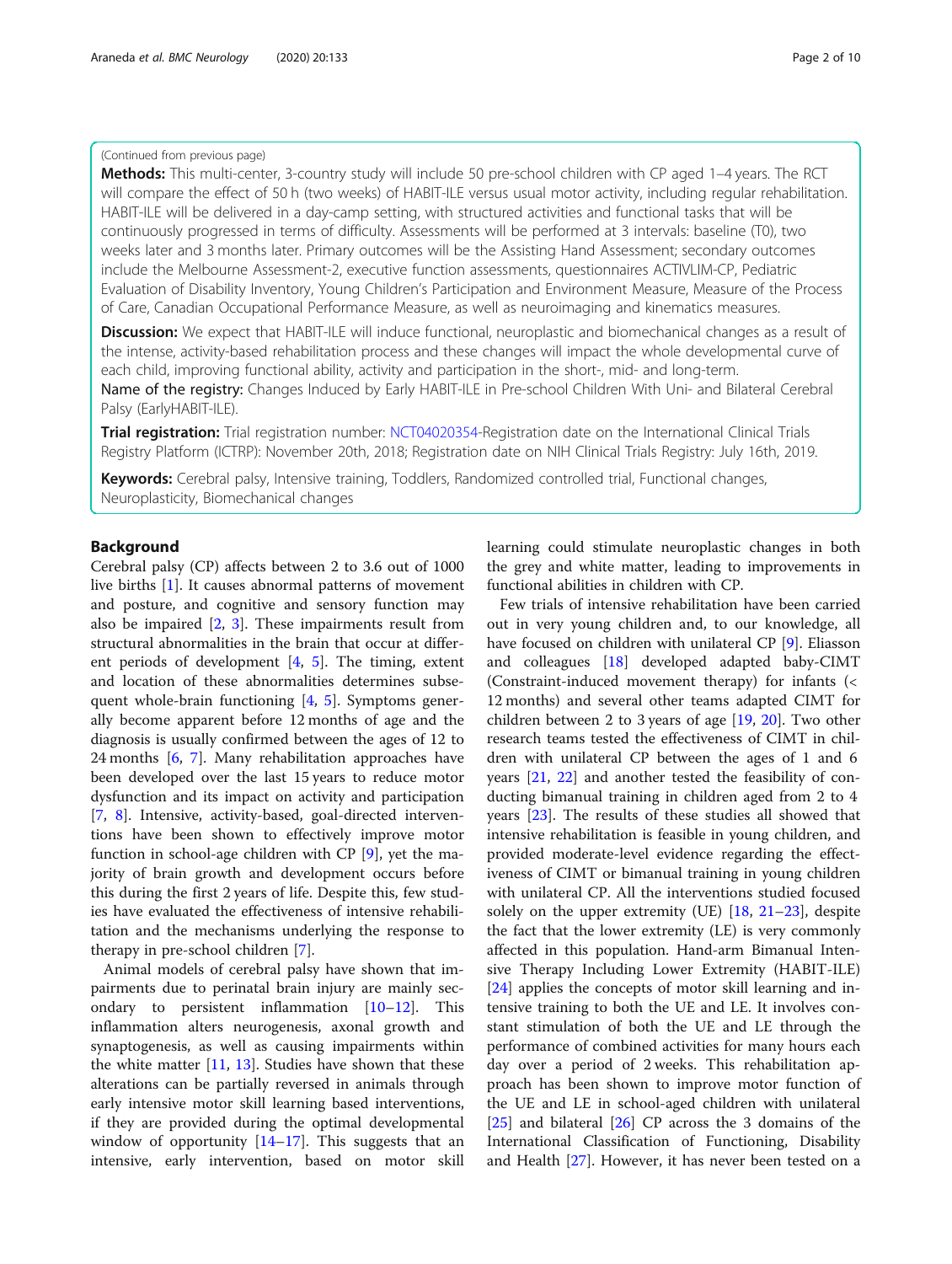large scale in young infants, and very little is known about functional, neuroplastic and biomechanical changes in infants with unilateral CP. We will address this gap by carrying out a randomized controlled study to evaluate the effects of early HABIT-ILE (e-HABIT-ILE), in pre-school children with unilateral CP on functional, neuroplastic and biomechanical parameters.

# Aims and hypotheses

We designed a randomized controlled trial (RCT) to test our hypotheses immediately following 2 weeks of therapy, and at 3 months. The effect of e-HABIT-ILE on both neuroplasticity and movement characteristics of the UE and LE will only be tested at 3 months.

### Primary aim

The main objective of this protocol is to evaluate the medium-term (three month) effect of a two-week e-HABIT-ILE program in preschool children (aged from 1 to 4 years). This study will determine the effects of the intervention on the ability to use the more affected hand to carry out bimanual activities (Assisting Hand Assessment (AHA) or Mini-AHA, depending on age) in children with unilateral CP compare the effects of e-HABIT-ILE against usual motor activity including usual rehabilitation (control group).

# Primary hypothesis

e-HABIT-ILE will induce greater improvements in bimanual performance in children with unilateral CP than usual motor activity including usual rehabilitation, at three months.

#### Secondary aims and hypotheses

 Aim: To determine the effectiveness of e-HABIT-ILE on unimanual performance of both the more affected and less affected hands.

Hypothesis: Melbourne Assessment-2 scores will be higher for the HABIT-ILE group than for the control group.

 Aim: To determine the effectiveness of e-HABIT-ILE on tactile and pressure pain thresholds for both the more affected and less affected hands.

Hypothesis: Tactile thresholds will be lower (improved tactile sensation: Semmes-Weinstein Monofilament test) and pressure thresholds will be higher (lower pressure sensitivity: pressure algometry) in the e-HABIT-ILE group than in the control group.

 Aim: To determine the effectiveness of e-HABIT-ILE on executive function.

Hypothesis: Scores for working memory and inhibitory control tests will be higher in the e-HABIT-ILE group than in the control group.

 Aim: To determine the effectiveness of e-HABIT-ILE on global activity performance in activities of daily life.

Hypothesis: Scores for the ACTIVLIM-CP and the Pediatric Evaluation of Disability Inventory (PEDI) will be higher in the e-HABIT-ILE than in the control group.

 Aim: To determine the effectiveness of e-HABIT-ILE on social participation.

Hypothesis: Young Children's Participation and Environment Measure (YC-PEM) scores will be higher in the e-HABIT-ILE group than in the control group.

 Aim: To determine the effectiveness of e-HABIT-ILE on the perception of health services.

Hypothesis: Scores on the Measure of the Process of Care (MPOC-20) will be higher in the e-HABIT-ILE group than in the control group.

 Aim: To determine the effectiveness of e-HABIT-ILE on the functional goals, as determined by the parents.

Hypothesis: Improvements on the Canadian Occupational Performance Measure (COPM) will be greater in the e-HABIT-ILE group than in the control group.

 Aim: To determine the effectiveness of e-HABIT-ILE in producing neuroplastic changes in grey and white matter as well as in brain connectivity.

Hypothesis: Changes in grey matter, white matter and connectivity as measured by advanced brain imaging techniques, will be greater in the e-HABIT-ILE group than in the control group.

 Aim: To determine the effectiveness of e-HABIT-ILE to produce changes in LE and UE movement characteristics.

Hypothesis: Improvements in the kinematic parameters for UE and LE movements will be greater in the e-HABIT-ILE group than in the control group.

# Methods

#### Ethics

Full ethical approval for this study has been obtained in Belgium (B403201316810), France (29BRC19.0050/ N2019-A01173–54) and Italy (244/2019). A clear and comprehensive information letter will be given to the parents. If they agree to their child's participation, parents will be asked to sign a consent form at the moment of inclusion in the study.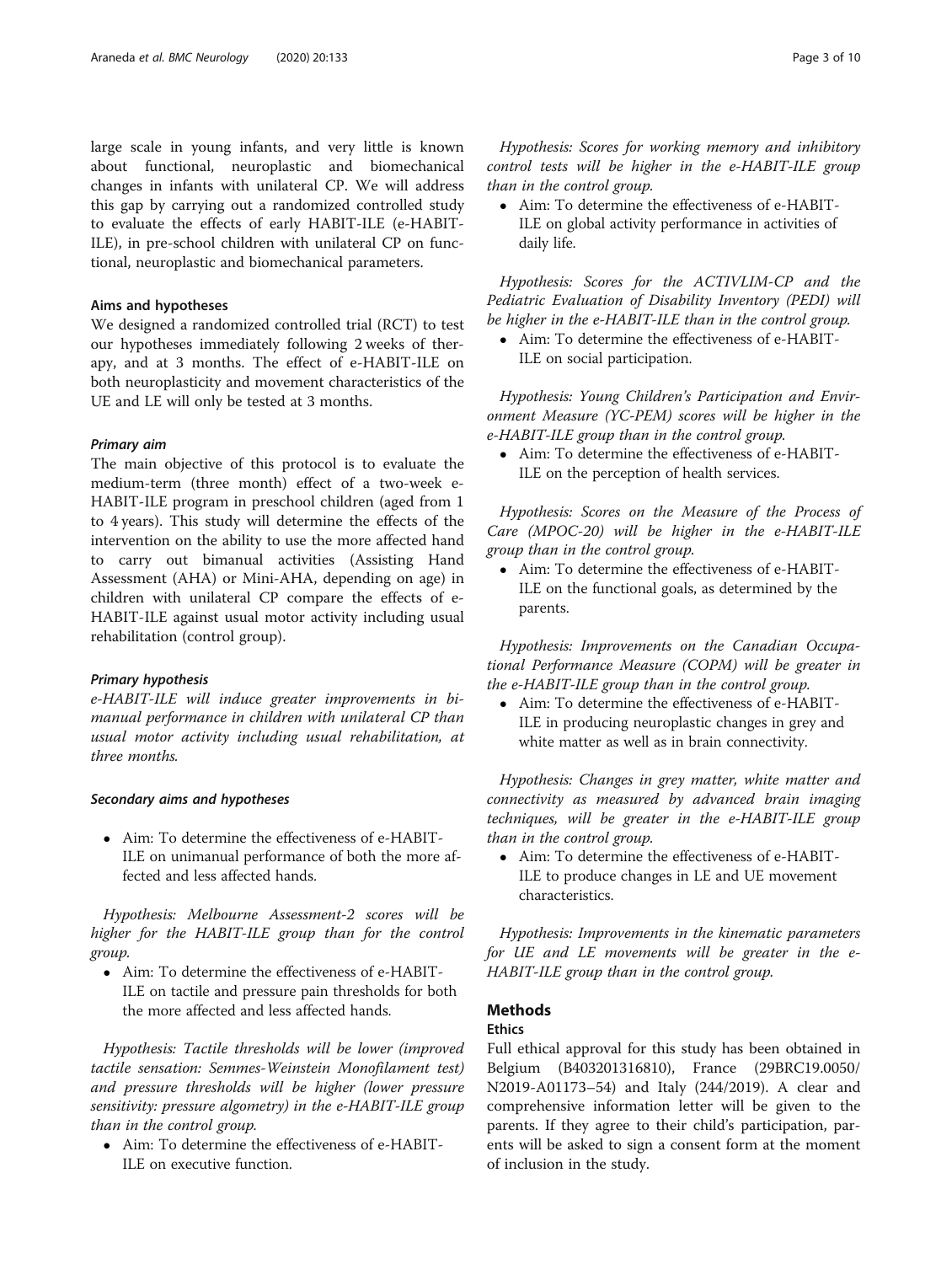# Patient and public involvement

This research was build considering the opinion of an French Association of people with cerebral palsy.

# Study design

A multi-center RCT will be implemented across four locations in three different countries: Belgium (Brussels), France (Brest and Angers) and Italy (Pisa). The RCT will involve children with unilateral CP comparing the effect of 2 weeks of e-HABIT-ILE to that of usual motor activity, including usual rehabilitation. Assessments will be performed at 3 intervals: baseline (T0), two weeks after baseline (T1) and 3 months after baseline (T2). The RCT will follow the CONSORT guidelines (See Fig. 1).

# Recruitment **Participants**

Fifty pre-school children with CP aged between 1 and 4 years will be included. Children will be recruited through the following sites: in Belgium, at the CP center of Saint-Luc University Hospital; in France, at the Brest University Hospital Center and in Italy, at the Centre for Innovative Therapies in CP of the Stella Maris Scientific Institute in Pisa. Also, spontaneous applications from parents of children who are not followed in any of these centers will be considered.

# Inclusion criteria

Children will be considered for eligibility if they have a diagnosis of unilateral CP, either spastic or dyskinetic, are aged between 12 and 59 months (corrected age if

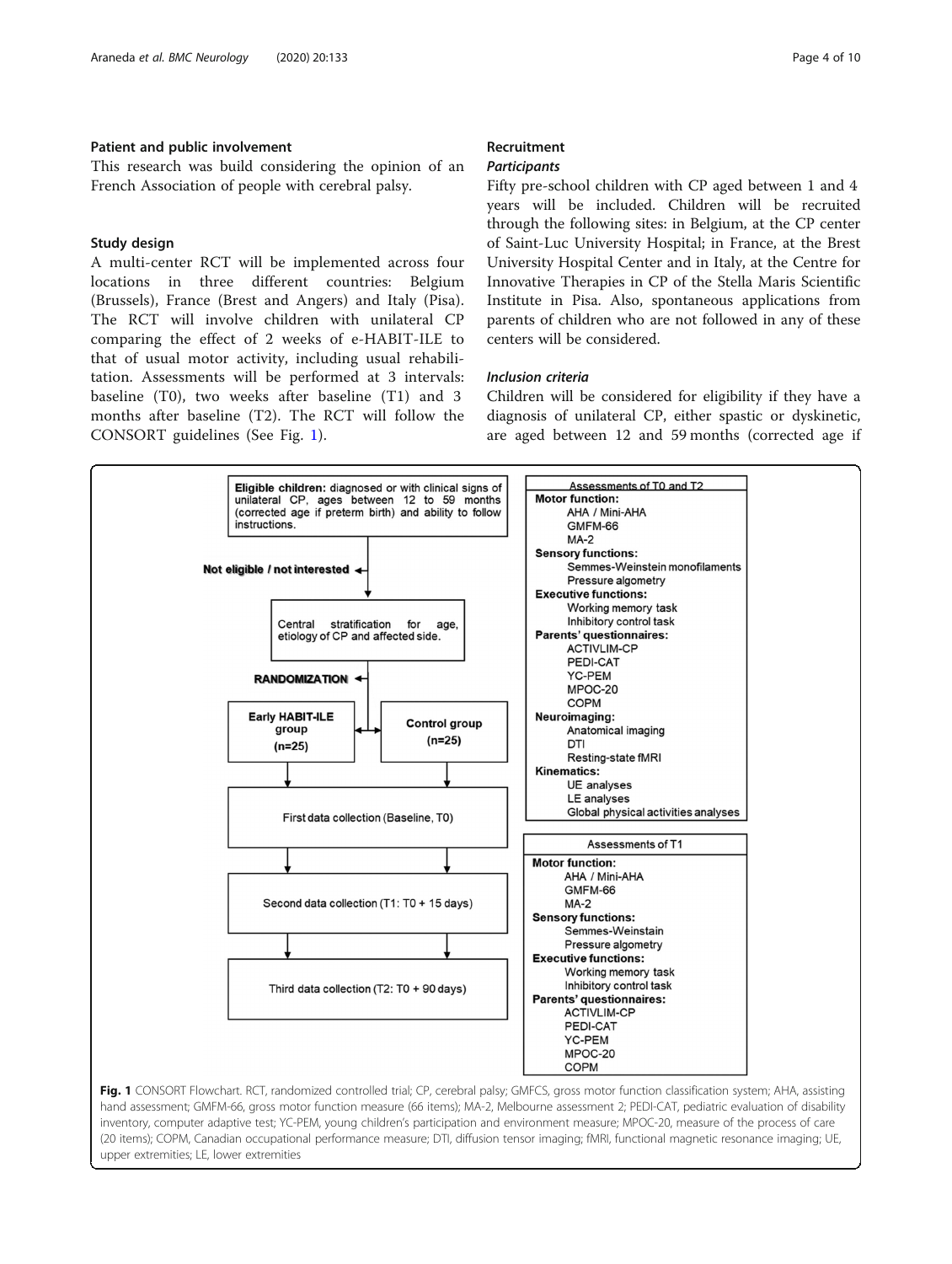preterm birth), and are capable of following instructions and completing all necessary tests according to their age.

#### Exclusion criteria

Participants will be excluded if they have uncontrolled epilepsy, had botulinum toxin injections or orthopedic surgery within the past 6 months, or if such interventions are planned during the study period, have severe visual or cognitive impairments that could interfere with treatment/testing, have any of the usual contraindications to magnetic resonance imagery (MRI) such as metal implants, or parent(s) are unable/unwilling to provide consent for their child's participation.

# Randomization process

Matched randomization will be carried out. Children will be allocated to either the control or the treatment group using a concealed centralized electronic allocation system. The children will be matched for age at entry (1/2/ 3/4 years) and etiology of CP (brain malformation/ periventricular white matter lesion/ grey matter lesion/) before the baseline assessment and collection of informed consent. In addition, children in each group will be matched for affected side (right/left).

#### Sample size

The sample size was calculated using the results of a previous intensive therapy study performed on infants and young children [[19\]](#page-8-0). That study showed an improvement of 6 AHA-units in the intervention group and of 2 AHA-units in the control group, with an effect size of 1.26 [[19\]](#page-8-0). We also carried out a pilot trial of HABIT-ILE in 10 children with unilateral CP (aged between 1 and 4 years) that yielded a mean increase of  $10 \pm 6.7$  AHAunits at the 3-month follow-up. We therefore expect a minimum effect size of 1 (i.e., an improvement of 1 SD in the HABIT-ILE group compared with the control group) with an  $\alpha$  of 0.05 and a 1-ß of 0.9. Therefore, 23 participants are required per group (46 in total). In order to account for potential drop-outs, 50 participants will be included.

# Current status of the protocol

This protocol has already started and is still recruiting.

# Blinding procedure

The main outcomes (AHA or Mini-AHA) will be rated from videos by external accredited/experienced raters unaware of group allocation or assessment interval. Analyses will be performed using study allocation codes. All kinematic analyses, as well as analysis of the neuroimaging data, will also be performed by an experienced rater unaware of group allocation or assessment interval. All data will be anonymized and storage within each site. At

the end of the study, these anonymized data will be delivered for analysis.

# Study interventions HABIT-ILE procedure

HABIT-ILE [\[24](#page-8-0)–[26\]](#page-8-0) is a motor skill learning-based therapy performed in a camp setting, with structured activities of increasing motor difficulty and functional tasks that require the use of both hands whilst performing postural and/or locomotor activity of the LE. We have adapted this program for pre-school children based on the know-how developed in school-age children [[24](#page-8-0)–[26](#page-8-0)] and our pilot study.

HABIT-ILE activities are presented as games and the whole environment is arranged in such a way that children perceive the camp as fun. The activities will be defined by the e-HABIT-ILE supervisors according to the results of the initial assessments (T0) and individualized functional goals that will have been previously defined with the parents (e.g. drinking by him/herself without spilling, holding a book with one hand while turning pages with the other, taking off a t-shirt, etc.). Over the course of the 10 days (2 weeks), the difficulty of each activity will be progressed to ensure that bimanual coordination, postural control and LE function are continuously challenged. Each child will start at a level which he/she can easily achieve. At the lowest level, the more affected UE will be used as a passive stabilizer, with progressive encouragement towards more complex (active) use, through the introduction of games that require more skilled use of the UE. The involvement of the LE in the different activities will also be progressed from: 1) sitting activities e.g. initially on a chair or a mat, potentially with a back support, progressing towards unsupported sitting and sitting on an unstable support, such us on a roller or a ball; 2) transitions from lower to higher postures using the UE for support; 3) static gross motor activities e.g. from standing with UE support to playing in standing without UE support; and 4) dynamic activities e.g. crawling, walking, running or jumping. More skilled/challenging UE activities will be introduced in stable sitting, then the UE activities that have been mastered will be carried out in more challenging LE conditions.

# Implementation of e-HABIT-ILE

Six to nine children will undergo e-HABIT-ILE simultaneously. Activities will be conducted in both group and individual settings. Each child will have his/her own therapist (PT or OT) as well as a student therapist working with him/her. Two to three therapists experienced in e-HABIT-ILE will supervise the activities to ensure the content of the therapy and structured motor activities are carried out for 80% of the therapy total time.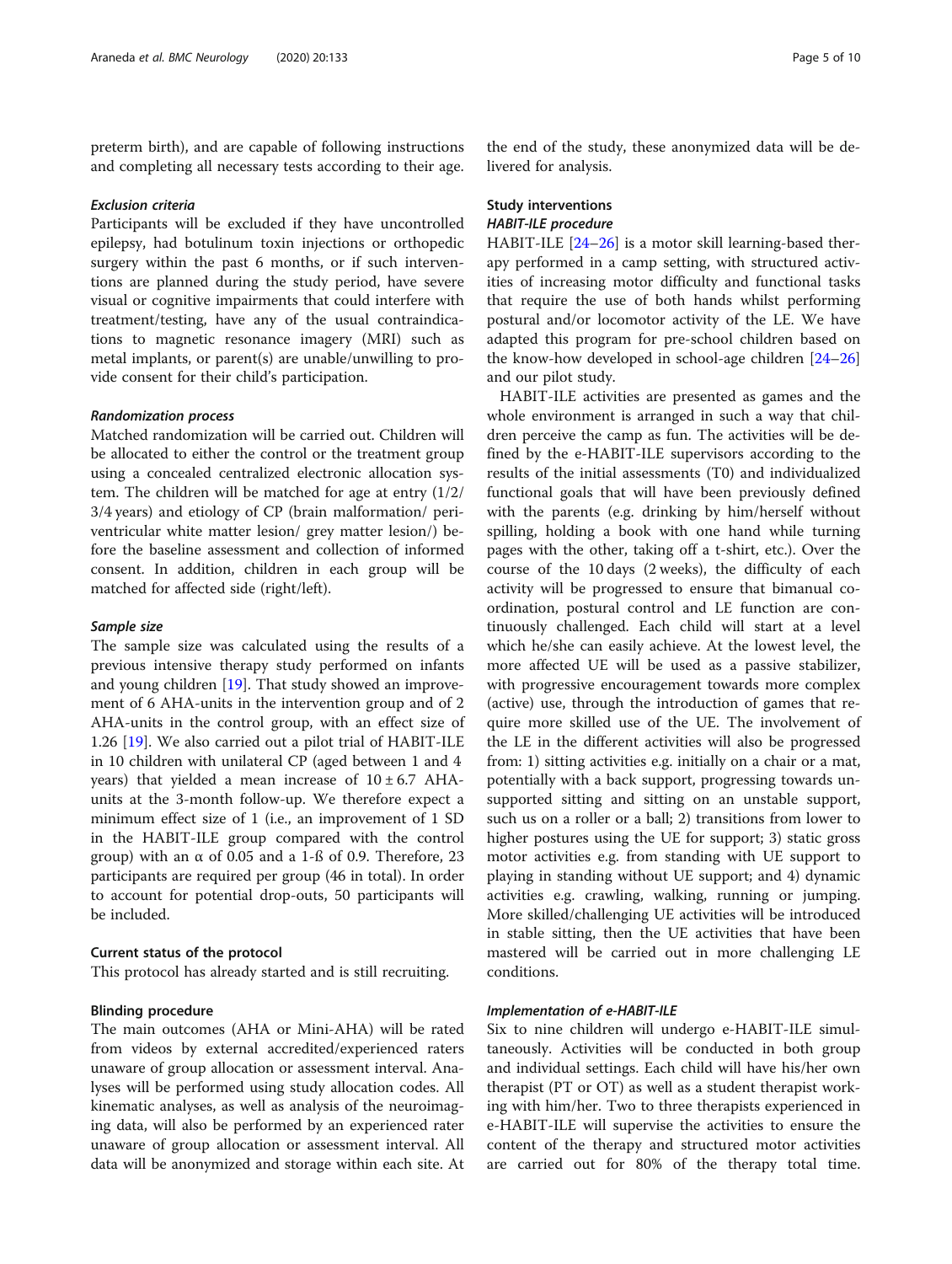Considering the usual amount of motor activity carried out by pre-school children and infants [\[28](#page-8-0)], and allowing for rest periods (e.g. naps), a therapy-time of 5 h per day, (total of 50 h over the study period) was determined to be the best compromise between current scientific evidence on dosage [[29,](#page-8-0) [30\]](#page-8-0) and feasibility in this age group.

#### Control procedure

Children who are randomized to the control group will not undergo any specific activity beyond their routine care (including usual rehabilitation). Toddlers spend around 7.6 h/day executing motor activities [[28](#page-8-0)]. Since a proportion of these activities are performed at home, before or after going to daycare (e.g. dressing bathing, eating), we estimated that around 5 h of daily motor activity are accomplished in daycare [[28\]](#page-8-0). The content of these activities will be documented in a logbook by the caregiver. The amount of activity will be recorded by wrist sensors during 5 days in the treatment and control groups.

#### Data monitoring committee (DMC)

If needed, one researcher of each site will comprise the DMC. They will assess and manage any adverse events throughout the protocol at 6 monthly intervals.

# **Outcomes**

### Primary outcome

The primary outcome measure will be the score difference (T2-T0) between the groups (e-HABIT-ILE and control) in the Mini Assisting Hand Assessment [[31](#page-8-0)] (Mini-AHA, for children aged 8 to 18 months old) or the Assisting Hand Assessment [[32](#page-8-0)] (AHA, for children aged 18 months and above). Both tests use Rasch analysis to quantify the assistance provided by the more affected hand to the less affected hand during bimanual activities. These assessments have all been shown to be responsive, reliable and valid for use in children with CP.

# Secondary outcomes

#### Secondary functional assessments (T0, T1 and T2)

The Melbourne Assessment-2 [\[33](#page-8-0)] (MA2) will be used to evaluate unilateral upper limb function. It is valid and reliable for the assessment of the quality of upper limb movements in children with neurological conditions.

Tactile threshold will be measured using the Semmes-Weinstein Monofilament Test, which is reliable and reproducible [[34](#page-8-0), [35\]](#page-8-0). Pressure threshold will be assessed using an algometer which is well-tolerated by young children [\[34\]](#page-8-0) and has excellent intra-rater and interrater reliability.

Executive functions will be assessed as described by Gottwald et al., (2016) [[36](#page-8-0)], who showed a significant relationship between executive and motor functions in younger children when assessing working memory and inhibitory control.

Global activity performance will be evaluated using the ACTIVLIM-CP [[37\]](#page-8-0) which is a reliable and valid questionnaire on activities of daily life involving the UE and LE in children with CP.

Functional skills in daily activities and mobility will be evaluated using The Pediatric Evaluation of Disability Inventory, computer adaptive test (PEDI-CAT) [\[38](#page-8-0)]. This four-domains questionnaire has been shown to be sensitive for use in children with CP [[39\]](#page-8-0).

Participation will be evaluated using The Young Children's Participation and Environment Measure [[40](#page-8-0)] (YC-PEM). It has a good intra-rater and inter-rater reliability.

The Measure of the Process of Care [\[41\]](#page-8-0) (MPOC-20) will be used to measure parent perception of the extent to which health services received by them and their child are family-focused. This self-report questionnaire has been shown to be valid and reliable.

The Canadian Occupational Performance Measure [[42\]](#page-8-0) (COPM) will be used to define therapeutic goals and to quantify the child's performance in relation to these goals, as well as the satisfaction of the parents regarding their achievement. The measure is administered via semi-structured interview and will be performed by a trained examiner.

# Neuroimaging (T0 and T2)

MRI datasets will be collected in Saint-Luc University Hospital (Brussels), CHRU (Brest) and IRCCS Stella Maris (Pisa), using compatible scanners and standardized acquisition parameters to allow a pooled analysis. All children will undergo an MRI at T0 and T2. Before the scans, all participants will be checked to ensure they do not have any contraindications to MRI. In addition, to avoid undergoing two general anesthesia procedures in a short period, nap- or night-MRIs will be carried out. The infants will undergo a standardized gradual adaptation program so they become accustomed to the MRI environment, including wearing ear-plugs to sleep, bottle feeding just prior to the scan and careful observation of the infant's sleep routine [\[43\]](#page-8-0).

Three different sequences will be performed: highresolution 3D T1-weighted MR images, diffusion tensor imaging and resting-state functional MRI (total time: 20 min). The following analyses will be compared between the control and e-HABIT-ILE groups:

(i) A morphometry analysis focusing on structural neuroplastic changes including cortical thickness, cortical folding and white matter fiber shape will be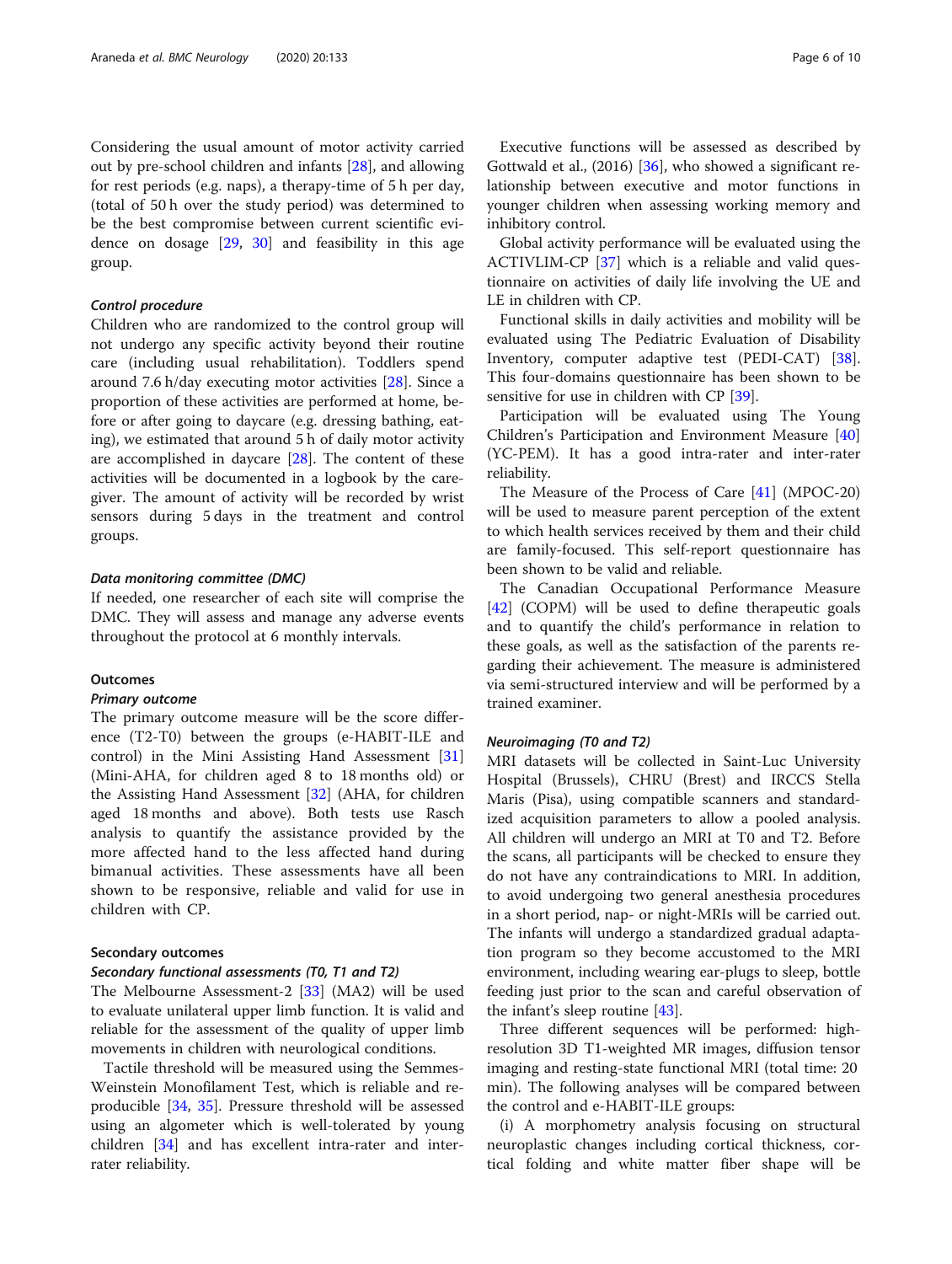performed using high-resolution 3D T1-weighted MR images. This approach has recently led to the discovery of biomarkers related to potential correlations between specific tissue lesions and volumetric variations of given cerebral structures, or brain folding [\[44](#page-8-0), [45](#page-8-0)].

(ii) Changes in fiber quality of the corticospinal tract will be analyzed using diffusion tensor imaging and measures such as fractional anisotropy, main diffusivity and tract volume. The organization of the corticospinal tract and any changes will also be established through fiber tracking [\[46,](#page-8-0) [47\]](#page-8-0).

(iii) The topological properties of whole-brain networks will be analyzed using fMRI and graph theory and network analysis. The properties of the motor network will also be calculated [\[48](#page-8-0), [49](#page-8-0)].

#### Movement parameters (T0 and T2)

The assessments will take place in the 3-dimentional motion laboratories of the consortium (Brussels, Pisa, Brest). These laboratories will use the same standardized acquisition protocol using an optoelectronic system. Children who are able to walk 10 m independently will undergo both LE and UE analyses whilst those who cannot will only undergo UE analysis. The total time to perform both the UE and LE evaluations will be 30 to 45 min.

(i) Gait analyses with synchronized electromyography will be performed at T0 and T2. Sixteen reflective markers will be positioned on anatomical landmarks following the protocol by Davis et al. [\[50](#page-8-0)]. Muscle activity will be recorded using a 16-channel electromyography system positioned over the rectus femoris, vastus lateralis, medial hamstrings, tibialis anterior and gastrocnemius-soleus muscles, according to the SENIAM recommendations [[51\]](#page-8-0). Children will walk barefoot, unassisted, along a 10-m-long walkway. At least ten trials will be recorded. Parental encouragement and toys will be used to incite children to walk along the walkway in a straight line. Spatio-temporal, kinematic parameters, and muscle activation indexes will be calculated.

(ii) UE 3-dimentional motion will be performed at T0 and T2. Based on the experience of the Brest team and recent evidence [\[52\]](#page-8-0) from a study of 10-month old infants, we expect to acquire complete analyses for 60% of the children. During the procedure, a simplified set of upper-limb markers [[53](#page-9-0)] will be positioned on anatomical landmarks over the thorax, shoulder, arm, forearm, and hand. Four electromyographic signals (the long head of the triceps brachii, the short head of the biceps brachii, pronator teres and quadratus) will be analyzed according to the method developed by Sarcher et al. 2016 [[54\]](#page-9-0) and the SENIAM guidelines [\[51\]](#page-8-0). Children will sit in a standardized seat at a table and will be asked to

perform two reach-to-grasp tasks. Spatio-temporal and kinematic parameters will be calculated along with muscle activation indices such as the Arm Profile Score [[55\]](#page-9-0) and the EMG-Profile Score for UE motion [\[56\]](#page-9-0).

(iii) Global physical activity (resting and active states with intensity, posture and gait periods via bar-code parameters) will be measured using wrist sensors [[57](#page-9-0), [58](#page-9-0)] (automatic calibration, simple positioning, similar to a watch on each wrist). The main outcome will be the percentage of total time spent in movement (i.e. crawling, walking and running) during either the HABIT-ILE or the control period.

#### Statistical analysis

Improvements in AHA (or Mini-AHA) will be compared between study groups using analysis of covariance (ANCOVA) with adjustment for baseline measurements, as recommended by Vickers et al. [\[59](#page-9-0)]. Secondary outcome measures will be analyzed using ANCOVA. Non-parametric analyses will be performed whenever ANCOVA assumptions (homoscedasticity and normality) are not met. Age-subgroup (or according to other characteristics) and interaction analyses will be performed for exploratory purposes.

# **Discussion**

This study protocol describes the background and design of a RCT to demonstrate the changes produced by Early HABIT-ILE in comparison with usual activities. We expect e-HABIT-ILE to induce functional, neuroplastic and biomechanical changes as a result of the intense, activity-based rehabilitation carried out during the stage of major central nervous system development. We expect that these changes will impact the whole developmental curve of each child, improving functional ability, activity and participation in the short-, mid- and longterms.

The results of this project will be disseminated through peer-reviewed publications and at national and international conferences. If the outcomes demonstrate the effectiveness of e-HABIT-ILE and the dissemination is as large as expected, this should have a world-wide impact on the care of children with CP. The early improvement in the functional capacity of children with CP should reduce the mid- and long-term consequences of the pathology, thus reducing the economic impact of CP on healthcare systems.

#### Abbreviations

AHA: Assisting Hand Assessment; ANCOVA: Analysis of covariance; CIMT: Constraint-induced movement therapy; COPM: Canadian Occupational Performance Measure; CP: Cerebral Palsy; DMC: Data Monitoring Committee; GMFM-66: Gross Motor Function Measure; HABIT-ILE: Hand-arm Bimanual Intensive Therapy Including Lower Extremities; LE: Lower Extremities; MA2: Melbourne Assessment-2; MPOC-20: Measure of the Process of Care; PEDI: Pediatric Evaluation of Disability Inventory; RCT: Randomized controlled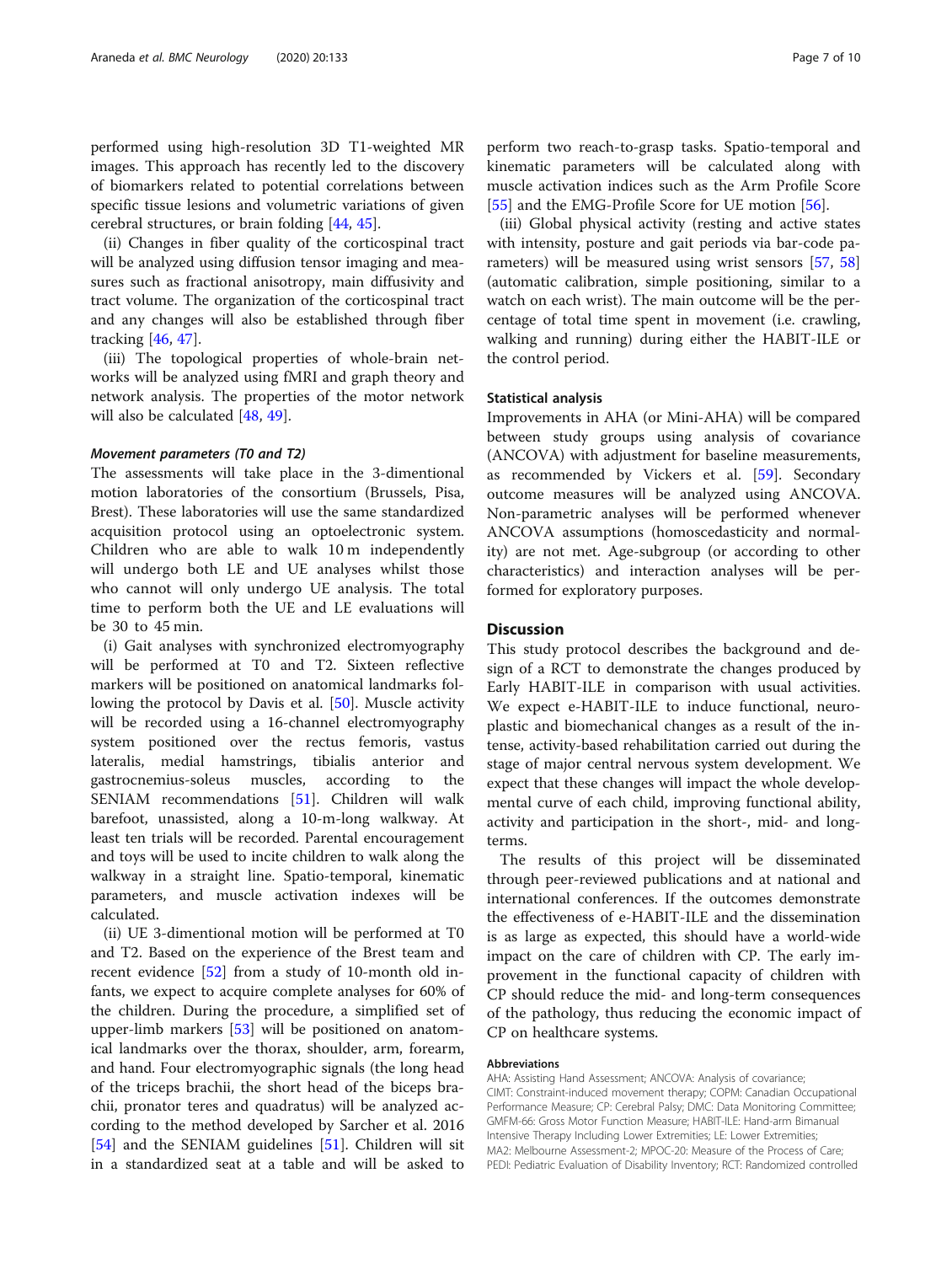<span id="page-7-0"></span>trials; UE: Upper Extremities; YC-PEM: Young Children's Participation and Environment Measure

#### Acknowledgments

The authors would like to thank to "La Fondation Paralysie Cérébrale" (France) for their support with this project. We thank Johanna Robertson for contributing to the formulation and writing of this project. Members of Early HABIT-ILE group: Julie Paradis, Daniela Ebner-Karestinos, Geoffroy Saussez, Anne Klöcker, Rodolphe Bailly, Sandra Bouvier, Josselin Demas.

#### Author's contributions

RA, SB, YB, GLG, EN contributed to study design. RA, SB, YB, SVS, CJN, MD, GLG, EN, AG, IR contributed to achieve funding for this research study. RA, SB, YB, MD, AG, IR CJN will supervise the data collection and implementation of the training program. GLG, EN will take a lead role on the main outcomes statistical analyses. SB, YB, AG are responsible for ethics applications. RA and Early HABIT-ILE group will perform the data collection and implementation of the therapy. All authors contributed to the writing of this manuscript and have critically reviewed and approved the final version.

#### Funding

This protocol and trial is funded by "La Fondation Paralysie Cérébrale" (<https://www.fondationparalysiecerebrale.org/>). The funding body has reviewed this protocol during the selection process, but after this initial point, the "Fondation Paralysie Cérébrale" has not participated in the design study and will not participate in data collection, analysis, interpretation data or in writing the manuscript.

#### Availability of data and materials

Not Applicable.

#### Ethics and consent to participate

Full ethical approval for this study has been obtained in Belgium (B403201316810, Comité d'éthique Hospitalo-Facultaire/Université catholique de Louvain, Brussels/ Contactable Person: Yannick Bleyenheuft), France (29BRC19.0050/N2019-A01173–54, Comité de Protection des personnes, Ile de France 1 / Contactable Person: Sylvain Brochard) and Italy (244/2019, Comitato Etico Regionale per la Sperimentazione Clinica della Regione Toscana. Sezione: Comitato Etico Pediatrico/ Contactable Person: Andrea Guzzetta) A clear and comprehensive information letter will be given to the parents. If they agree to their child's participation, parents will be asked to sign a consent form at the moment of inclusion in the study.

#### Consent for publication

Not Applicable.

#### Competing interests

The authors declare that they have no competing interests.

#### Author details

<sup>1</sup>Institute of Neuroscience, Université catholique de Louvain, Avenue Mounier 53 box B1.53.04, 1200 Brussels, Belgium. <sup>2</sup>Division of Child Development and Growth, Department of Pediatrics, University of Geneva, Geneva, Switzerland. <sup>3</sup>Paediatric Neurology and Neurorehabilitation Unit, University Hospital of Lausanne, Lausanne, Switzerland. <sup>4</sup>CHU Angers, Département de Médecine Physique et de Réadaptions, CHU Angers-Capucins, Angers, France. <sup>5</sup>Université d'Angers, Laboratoire Angevin de Recherche en Ingénierie des Systèmes, (LARIS) – EA7315, Angers, France. <sup>6</sup> <sup>6</sup>University Hospital of Brest, Brest, France. <sup>7</sup>INSERM CIC 1412, Brest, France.<br><sup>8</sup>Department of Dovelopmental Nouroscionse. IPCCS Fondazione. Stella Ma <sup>8</sup>Department of Developmental Neuroscience, IRCCS Fondazione Stella Maris, Pisa, Italy. <sup>9</sup>Department of Clinical and Experimental Medicine, University of Pisa, Pisa, Italy. <sup>10</sup>Department of Nursing and Physiotherapy and Research Institute on Health Sciences (UINICS-Idisba), University of the Balearic Islands, Palma de Mallorca, Spain. <sup>11</sup>Western Britany University, Brest, France. <sup>12</sup>INSERM UMR 1101, LaTIM, Brest, France. <sup>13</sup>Pediatric rehabilitation department, Fondation Ildys, Brest, France.

#### Received: 4 February 2020 Accepted: 27 March 2020 Published online: 14 April 2020

#### References

- 1. Graham HK, Rosenbaum P, Paneth N, Dan B, Lin JP, Damiano DL, et al. Cerebral palsy. Nat Rev Dis Primers. 2016;2:15082. [https://doi.org/10.1038/](https://doi.org/10.1038/nrdp.2015.82) [nrdp.2015.82](https://doi.org/10.1038/nrdp.2015.82) PubMed PMID: [27188686](https://www.ncbi.nlm.nih.gov/pubmed/27188686).
- 2. Krageloh-Mann I, Cans C. Cerebral palsy update. Brain and Development. 2009;31(7):537–44. <https://doi.org/10.1016/j.braindev.2009.03.009> PubMed PMID: [19386453](https://www.ncbi.nlm.nih.gov/pubmed/19386453).
- 3. Weierink L, Vermeulen RJ, Boyd RN. Brain structure and executive functions in children with cerebral palsy: a systematic review. Res Dev Disabil. 2013; 34(5):1678–88. <https://doi.org/10.1016/j.ridd.2013.01.035> PubMed PMID: [235](https://www.ncbi.nlm.nih.gov/pubmed/23500162) [00162.](https://www.ncbi.nlm.nih.gov/pubmed/23500162)
- 4. Chugani HT, Müller R-A, Chugani DC. Functional brain reorganization in children. Brain and Development. 1996;18(5):347–56. [https://doi.org/10.](https://doi.org/10.1016/0387-7604(96)00032-0) [1016/0387-7604\(96\)00032-0](https://doi.org/10.1016/0387-7604(96)00032-0).
- Brizzolara D, Pecini C, Brovedani P, Ferretti G, Cipriani P, Cioni G. Timing and type of congenital brain lesion determine different patterns of language lateralization in hemiplegic children. Neuropsychologia. 2002;40(6):620–32. [https://doi.org/10.1016/S0028-3932\(01\)00158-0.](https://doi.org/10.1016/S0028-3932(01)00158-0)
- 6. Novak I, Morgan C, Adde L, Blackman J, Boyd RN, Brunstrom-Hernandez J, et al. Early, accurate diagnosis and early intervention in cerebral palsy: advances in diagnosis and treatment. JAMA Pediatr. 2017;171(9):897–907. <https://doi.org/10.1001/jamapediatrics.2017.1689> Epub 2017/07/18. PubMed PMID: [28715518](https://www.ncbi.nlm.nih.gov/pubmed/28715518).
- 7. Reid LB, Rose SE, Boyd RN. Rehabilitation and neuroplasticity in children with unilateral cerebral palsy. Nat Rev Neurol. 2015;11(7):390–400. [https://](https://doi.org/10.1038/nrneurol.2015.97) [doi.org/10.1038/nrneurol.2015.97](https://doi.org/10.1038/nrneurol.2015.97) PubMed PMID: [26077839](https://www.ncbi.nlm.nih.gov/pubmed/26077839).
- 8. Bax M, Goldstein M, Rosenbaum P, Leviton A, Paneth N, Dan B, et al. Proposed definition and classification of cerebral palsy, April 2005. Dev Med Child Neurol. 2005;47(8):571–6 Epub 2005/08/20. PubMed PMID: [16108461](https://www.ncbi.nlm.nih.gov/pubmed/16108461).
- 9. Novak I, McIntyre S, Morgan C, Campbell L, Dark L, Morton N, et al. A systematic review of interventions for children with cerebral palsy: state of the evidence. Dev Med Child Neurol. 2013;55(10):885–910. [https://doi.org/](https://doi.org/10.1111/dmcn.12246) [10.1111/dmcn.12246](https://doi.org/10.1111/dmcn.12246) PubMed PMID: [23962350.](https://www.ncbi.nlm.nih.gov/pubmed/23962350)
- 10. Baud O, Daire JL, Dalmaz Y, Fontaine RH, Krueger RC, Sebag G, et al. Gestational hypoxia induces white matter damage in neonatal rats: a new model of periventricular leukomalacia. Brain Pathol. 2004;14(1):1–10 Epub 2004/03/05. PubMed PMID: [14997932](https://www.ncbi.nlm.nih.gov/pubmed/14997932).
- 11. Favrais G, van de Looij Y, Fleiss B, Ramanantsoa N, Bonnin P, Stoltenburg-Didinger G, et al. Systemic inflammation disrupts the developmental program of white matter. Ann Neurol. 2011;70(4):550–65. [https://doi.org/10.](https://doi.org/10.1002/ana.22489) [1002/ana.22489](https://doi.org/10.1002/ana.22489) Epub 2011/07/29, PubMed PMID: [21796662.](https://www.ncbi.nlm.nih.gov/pubmed/21796662)
- 12. Van Steenwinckel J, Schang AL, Sigaut S, Chhor V, Degos V, Hagberg H, et al. Brain damage of the preterm infant: new insights into the role of inflammation. Biochem Soc Trans. 2014;42(2):557–63. [https://doi.org/10.](https://doi.org/10.1042/bst20130284) [1042/bst20130284](https://doi.org/10.1042/bst20130284) Epub 2014/03/22. PubMed PMID: [24646278.](https://www.ncbi.nlm.nih.gov/pubmed/24646278)
- 13. Leviton A, Gressens P. Neuronal damage accompanies perinatal whitematter damage. Trends Neurosci. 2007;30(9):473–8. [https://doi.org/10.1016/j.](https://doi.org/10.1016/j.tins.2007.05.009) [tins.2007.05.009](https://doi.org/10.1016/j.tins.2007.05.009) Epub 2007/09/04, PubMed PMID: [17765331](https://www.ncbi.nlm.nih.gov/pubmed/17765331).
- 14. Friel KM, Williams PT, Serradj N, Chakrabarty S, Martin JH. Activity-Based Therapies for Repair of the Corticospinal System Injured during Development. Front Neurol. 2014;5:229. [https://doi.org/10.3389/fneur.2014.](https://doi.org/10.3389/fneur.2014.00229) [00229](https://doi.org/10.3389/fneur.2014.00229) PubMed PMID: 25505443; PubMed Central PMCID: PMCPMC4241838.
- 15. Martin JH, Friel KM, Salimi I, Chakrabarty S. Activity- and use-dependent plasticity of the developing corticospinal system. Neurosci Biobehav Rev. 2007;31(8):1125–35. <https://doi.org/10.1016/j.neubiorev.2007.04.017> Epub 2007/06/30. PubMed PMID: 17599407; PubMed Central PMCID: PMCPMC2769920.
- 16. McKenzie IA, Ohayon D, Li H, de Faria JP, Emery B, Tohyama K, et al. Motor skill learning requires active central myelination. Science. 2014;346(6207): 318–22. <https://doi.org/10.1126/science.1254960> PubMed PMID: [25324381.](https://www.ncbi.nlm.nih.gov/pubmed/25324381)
- 17. Xiao L, Ohayon D, McKenzie IA, Sinclair-Wilson A, Wright JL, Fudge AD, et al. Rapid production of new oligodendrocytes is required in the earliest stages of motor-skill learning. Nat Neurosci. 2016;19(9):1210–7. [https://doi.org/10.](https://doi.org/10.1038/nn.4351) [1038/nn.4351](https://doi.org/10.1038/nn.4351) PubMed PMID: 27455109; PubMed Central PMCID: PMCPMC5008443.
- 18. Eliasson AC, Nordstrand L, Ek L, Lennartsson F, Sjostrand L, Tedroff K, et al. The effectiveness of baby-CIMT in infants younger than 12 months with clinical signs of unilateral-cerebral palsy; an explorative study with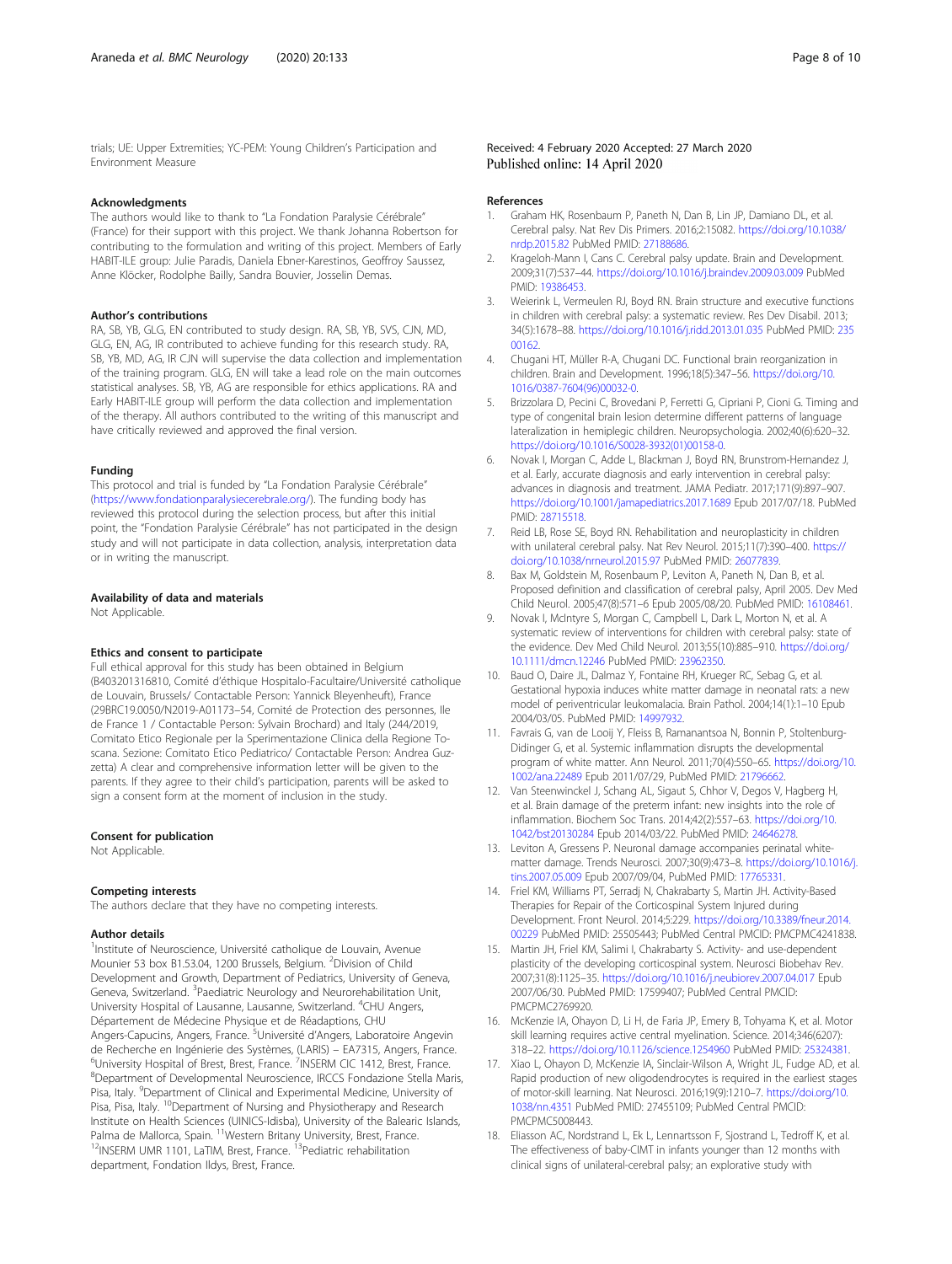<span id="page-8-0"></span>randomized design. Res Dev Disabil. 2017;72:191–201. [https://doi.org/10.](https://doi.org/10.1016/j.ridd.2017.11.006) [1016/j.ridd.2017.11.006](https://doi.org/10.1016/j.ridd.2017.11.006) Epub 2017/11/28. PubMed PMID: [29175749](https://www.ncbi.nlm.nih.gov/pubmed/29175749).

- 19. Eliasson AC, Shaw K, Berg E, Krumlinde-Sundholm L. An ecological approach of constraint induced movement therapy for 2-3-year-old children: a randomized control trial. Res Dev Disabil. 2011;32(6):2820–8. [https://doi.org/](https://doi.org/10.1016/j.ridd.2011.05.024) [10.1016/j.ridd.2011.05.024](https://doi.org/10.1016/j.ridd.2011.05.024) Epub 2011/06/28. PubMed PMID: [21700416](https://www.ncbi.nlm.nih.gov/pubmed/21700416).
- 20. Nordstrand L, Holmefur M, Kits A, Eliasson AC. Improvements in bimanual hand function after baby-CIMT in two-year old children with unilateral cerebral palsy: A retrospective study. Res Dev Disabil. 2015:41–2. [https://doi.](https://doi.org/10.1016/j.ridd.2015.05.003) [org/10.1016/j.ridd.2015.05.003](https://doi.org/10.1016/j.ridd.2015.05.003) 86–93. Epub 2015/06/24. PubMed PMID: [261](https://www.ncbi.nlm.nih.gov/pubmed/26100242) [00242.](https://www.ncbi.nlm.nih.gov/pubmed/26100242)
- 21. DeLuca SC, Case-Smith J, Stevenson R, Ramey SL. Constraint-induced movement therapy (CIMT) for young children with cerebral palsy: effects of therapeutic dosage. J Pediatr Rehabil Med. 2012;5(2):133–42. [https://doi.org/](https://doi.org/10.3233/prm-2012-0206) [10.3233/prm-2012-0206](https://doi.org/10.3233/prm-2012-0206) Epub 2012/06/16. PubMed PMID: [22699104](https://www.ncbi.nlm.nih.gov/pubmed/22699104).
- 22. Taub E, Ramey SL, DeLuca S, Echols K. Efficacy of constraint-induced movement therapy for children with cerebral palsy with asymmetric motor impairment. Pediatrics. 2004;113(2):305–12 Epub 2004/02/03. PubMed PMID: [14754942.](https://www.ncbi.nlm.nih.gov/pubmed/14754942)
- 23. Ferre CL, Brandao MB, Hung YC, Carmel JB, Gordon AM. Feasibility of caregiver-directed home-based hand-arm bimanual intensive training: a brief report. Dev Neurorehabil. 2015;18(1):69–74. [https://doi.org/10.3109/](https://doi.org/10.3109/17518423.2014.948641) [17518423.2014.948641](https://doi.org/10.3109/17518423.2014.948641) Epub 2014/09/03. PubMed PMID: 25180530; PubMed Central PMCID: PMCPMC4511850.
- 24. Bleyenheuft Y, Gordon AM. Hand-arm bimanual intensive therapy including lower extremities (HABIT-ILE) for children with cerebral palsy. Phys Occup Ther Pediatr. 2014;34(4):390–403. [https://doi.org/10.3109/01942638.2014.](https://doi.org/10.3109/01942638.2014.932884) [932884](https://doi.org/10.3109/01942638.2014.932884) PubMed PMID: [25271469](https://www.ncbi.nlm.nih.gov/pubmed/25271469).
- 25. Bleyenheuft Y, Arnould C, Brandao MB, Bleyenheuft C, Gordon AM. Hand and arm bimanual intensive therapy including lower extremity (HABIT-ILE) in children with unilateral spastic cerebral palsy: a randomized trial. Neurorehabil Neural Repair. 2015;29(7):645–57. [https://doi.org/10.1177/](https://doi.org/10.1177/1545968314562109) [1545968314562109](https://doi.org/10.1177/1545968314562109) PubMed PMID: [25527487](https://www.ncbi.nlm.nih.gov/pubmed/25527487).
- 26. Bleyenheuft Y, Ebner-Karestinos D, Surana B, Paradis J, Sidiropoulos A, Renders A, et al. Intensive upper- and lower-extremity training for children with bilateral cerebral palsy: a quasi-randomized trial. Dev Med Child Neurol. 2017;59(6):625–33. <https://doi.org/10.1111/dmcn.13379> PubMed PMID: [28133725.](https://www.ncbi.nlm.nih.gov/pubmed/28133725)
- 27. World Health O. ICF-CY, international classification of functioning, disability, and health : Children & Youth version. Geneva: World Health Organization; 2007.
- 28. Van Cauwenberghe E, Gubbels J, De Bourdeaudhuij I, Cardon G. Feasibility and validity of accelerometer measurements to assess physical activity in toddlers. Int J Behav Nutr Phys Act. 2011;8:67. [https://doi.org/10.1186/1479-](https://doi.org/10.1186/1479-5868-8-67) [5868-8-67](https://doi.org/10.1186/1479-5868-8-67) Epub 2011/06/28. PubMed PMID: 21703004; PubMed Central PMCID: PMCPMC3132156.
- 29. Brandao MB, Mancini MC, Ferre CL, Figueiredo PRP, Oliveira RHS, Goncalves SC, et al. Does dosage matter? A pilot study of hand-arm bimanual intensive training (HABIT) dose and dosing schedule in children with unilateral cerebral palsy. Phys Occup Ther Pediatr. 2017:1-16. https://doi [org/10.1080/01942638.2017.1407014](https://doi.org/10.1080/01942638.2017.1407014) Epub 2017/12/15PubMed PMID: [2924](https://www.ncbi.nlm.nih.gov/pubmed/29240518) [0518](https://www.ncbi.nlm.nih.gov/pubmed/29240518).
- 30. Sakzewski L, Provan K, Ziviani J, Boyd RN. Comparison of dosage of intensive upper limb therapy for children with unilateral cerebral palsy: how big should the therapy pill be? Res Dev Disabil. 2015;37:9–16. [https://doi.](https://doi.org/10.1016/j.ridd.2014.10.050) [org/10.1016/j.ridd.2014.10.050](https://doi.org/10.1016/j.ridd.2014.10.050) Epub 2014/12/03. PubMed PMID: [25460215](https://www.ncbi.nlm.nih.gov/pubmed/25460215).
- 31. Greaves S, Imms C, Dodd K, Krumlinde-Sundholm L. Development of the mini-assisting hand assessment: evidence for content and internal scale validity. Dev Med Child Neurol. 2013;55(11):1030–7. [https://doi.org/10.1111/](https://doi.org/10.1111/dmcn.12212) [dmcn.12212](https://doi.org/10.1111/dmcn.12212) PubMed PMID: [23899017](https://www.ncbi.nlm.nih.gov/pubmed/23899017).
- 32. Krumlinde-Sundholm L, Holmefur M, Kottorp A, Eliasson AC. The assisting hand assessment: current evidence of validity, reliability, and responsiveness to change. Dev Med Child Neurol. 2007;49(4):259–64. [https://doi.org/10.](https://doi.org/10.1111/j.1469-8749.2007.00259.x) [1111/j.1469-8749.2007.00259.x](https://doi.org/10.1111/j.1469-8749.2007.00259.x) Epub 2007/03/23. PubMed PMID: [17376135](https://www.ncbi.nlm.nih.gov/pubmed/17376135).
- 33. Gerber CN, Plebani A, Labruyere R. Translation, reliability, and clinical utility of the Melbourne assessment 2. Disabil Rehabil. 2017:1–9. [https://doi.org/10.](https://doi.org/10.1080/09638288.2017.1386726) [1080/09638288.2017.1386726](https://doi.org/10.1080/09638288.2017.1386726) Epub 2017/10/14. PubMed PMID: [29025283](https://www.ncbi.nlm.nih.gov/pubmed/29025283).
- 34. Auld ML, Ware RS, Boyd RN, Moseley GL, Johnston LM. Reproducibility of tactile assessments for children with unilateral cerebral palsy. Phys Occup Ther Pediatr. 2012;32(2):151–66. [https://doi.org/10.3109/01942638.2011.](https://doi.org/10.3109/01942638.2011.652804) [652804](https://doi.org/10.3109/01942638.2011.652804) Epub 2012/02/09. PubMed PMID: [22309074](https://www.ncbi.nlm.nih.gov/pubmed/22309074).
- 35. Buitenhuis SM, Pondaag W, Wolterbeek R, Malessy MJA. Hand sensibility in healthy young children. Pediatr Neurol. 2018;86:52–6. [https://doi.org/10.](https://doi.org/10.1016/j.pediatrneurol.2018.04.007) [1016/j.pediatrneurol.2018.04.007](https://doi.org/10.1016/j.pediatrneurol.2018.04.007) Epub 2018/07/31. PubMed PMID: [30057144](https://www.ncbi.nlm.nih.gov/pubmed/30057144).
- 36. Gottwald JM, Achermann S, Marciszko C, Lindskog M, Gredeback G. An Embodied Account of Early Executive-Function Development. Psychol Sci. 2016;27(12):1600–10. <https://doi.org/10.1177/0956797616667447> Epub 2016/ 10/22. PubMed PMID: 27765900; PubMed Central PMCID: PMCPMC5154392.
- 37. Bleyenheuft Y, Paradis J, Renders A, Thonnard JL, Arnould C. ACTIVLIM-CP a new Rasch-built measure of global activity performance for children with cerebral palsy. Res Dev Disabil. 2017;60:285–94. [https://doi.org/10.1016/j.ridd.](https://doi.org/10.1016/j.ridd.2016.10.005) [2016.10.005](https://doi.org/10.1016/j.ridd.2016.10.005) PubMed PMID: [28341237.](https://www.ncbi.nlm.nih.gov/pubmed/28341237)
- 38. Kramer JM, Liljenquist K, Coster WJ. Validity, reliability, and usability of the Pediatric Evaluation of Disability Inventory-Computer Adaptive Test for autism spectrum disorders. Dev Med Child Neurol. 2016;58(3):255–61. <https://doi.org/10.1111/dmcn.12837> Epub 2015/06/25. PubMed PMID: 26104112; PubMed Central PMCID: PMCPMC4688240.
- 39. Ko J. Sensitivity to functional improvements of GMFM-88, GMFM-66, and PEDI mobility scores in young children with cerebral palsy. Percept Mot Skills. 2014;119(1):305–19. <https://doi.org/10.2466/03.25.PMS.119c14z1> Epub 2014/08/26. PubMed PMID: [25153757](https://www.ncbi.nlm.nih.gov/pubmed/25153757).
- 40. Khetani MA, Graham JE, Davies PL, Law MC, Simeonsson RJ. Psychometric properties of the Young Children's Participation and Environment Measure. Arch Phys Med Rehabil. 2015;96(2):307–16. [https://doi.org/10.1016/j.apmr.](https://doi.org/10.1016/j.apmr.2014.09.031) [2014.09.031](https://doi.org/10.1016/j.apmr.2014.09.031) Epub 2014/12/03. PubMed PMID: 25449189; PubMed Central PMCID: PMCPMC4306635.
- 41. Siebes RC, Maassen GH, Wijnroks L, Ketelaar M, van Schie PE, Gorter JW, et al. Quality of paediatric rehabilitation from the parent perspective: validation of the short measure of processes of care (MPOC-20) in the Netherlands. Clin Rehabil. 2007;21(1):62–72. [https://doi.org/10.1177/](https://doi.org/10.1177/0269215506071280) [0269215506071280](https://doi.org/10.1177/0269215506071280) Epub 2007/01/11. PubMed PMID: [17213243.](https://www.ncbi.nlm.nih.gov/pubmed/17213243)
- 42. Dedding C, Cardol M, Eyssen IC, Dekker J, Beelen A. Validity of the Canadian occupational performance measure: a client-centred outcome measurement. Clin Rehabil. 2004;18(6):660–7. [https://doi.org/10.1191/](https://doi.org/10.1191/0269215504cr746oa) [0269215504cr746oa](https://doi.org/10.1191/0269215504cr746oa) Epub 2004/10/12. PubMed PMID: [15473118.](https://www.ncbi.nlm.nih.gov/pubmed/15473118)
- 43. Almli CR, Rivkin MJ, McKinstry RC. The NIH MRI study of normal brain development (Objective-2): newborns, infants, toddlers, and preschoolers. Neuroimage. 2007;35(1):308–25. [https://doi.org/10.1016/j.neuroimage.2006.](https://doi.org/10.1016/j.neuroimage.2006.08.058) [08.058](https://doi.org/10.1016/j.neuroimage.2006.08.058) Epub 2007/01/24. PubMed PMID: [17239623](https://www.ncbi.nlm.nih.gov/pubmed/17239623).
- 44. Dinomais M, Hertz-Pannier L, Groeschel S, Chabrier S, Delion M, Husson B, et al. Long term motor function after neonatal stroke: lesion localization above all. Hum Brain Mapp. 2015;36(12):4793–807. [https://doi.org/10.1002/](https://doi.org/10.1002/hbm.22950) [hbm.22950](https://doi.org/10.1002/hbm.22950) Epub 2015/10/30. PubMed PMID: [26512551.](https://www.ncbi.nlm.nih.gov/pubmed/26512551)
- 45. Dinomais M, Hertz-Pannier L, Groeschel S, Delion M, Husson B, Kossorotoff M, et al. Does Contralesional hand function after neonatal stroke only depend on lesion characteristics? Stroke. 2016;47(6):1647–50. [https://doi.org/](https://doi.org/10.1161/strokeaha.116.013545) [10.1161/strokeaha.116.013545](https://doi.org/10.1161/strokeaha.116.013545) Epub 2016/05/12. PubMed PMID: [27165960](https://www.ncbi.nlm.nih.gov/pubmed/27165960).
- 46. Baek SO, Jang SH, Lee E, Kim S, Hah JO, Park YH, et al. CST recovery in pediatric hemiplegic patients: Diffusion tensor tractography study. Neurosci Lett. 2013;557(Pt B):79–83. <https://doi.org/10.1016/j.neulet.2013.10.047> Epub 2013/11/02. PubMed PMID: [24176879](https://www.ncbi.nlm.nih.gov/pubmed/24176879).
- 47. Rose S, Guzzetta A, Pannek K, Boyd R. MRI structural connectivity, disruption of primary sensorimotor pathways, and hand function in cerebral palsy. Brain Connect. 2011;1(4):309–16. <https://doi.org/10.1089/brain.2011.0034> Epub 2011/01/01. PubMed PMID: [22432420.](https://www.ncbi.nlm.nih.gov/pubmed/22432420)
- 48. Lee D, Pae C, Lee JD, Park ES, Cho SR, Um MH, et al. Analysis of structurefunction network decoupling in the brain systems of spastic diplegic cerebral palsy. Hum Brain Mapp. 2017;38(10):5292–306. [https://doi.org/10.](https://doi.org/10.1002/hbm.23738) [1002/hbm.23738](https://doi.org/10.1002/hbm.23738) Epub 2017/07/22. PubMed PMID: [28731515.](https://www.ncbi.nlm.nih.gov/pubmed/28731515)
- 49. Saunders J, Carlson HL, Cortese F, Goodyear BG, Kirton A. Imaging functional motor connectivity in hemiparetic children with perinatal stroke. Hum Brain Mapp. 2018. <https://doi.org/10.1002/hbm.24474> Epub 2018/11/ 18. PubMed PMID: [30447082.](https://www.ncbi.nlm.nih.gov/pubmed/30447082)
- 50. Davis RB, Õunpuu S, Tyburski D, Gage JR. A gait analysis data collection and reduction technique. Hum Mov Sci. 1991;10(5):575–87. [https://doi.org/10.](https://doi.org/10.1016/0167-9457(91)90046-Z) [1016/0167-9457\(91\)90046-Z.](https://doi.org/10.1016/0167-9457(91)90046-Z)
- 51. Hermens HJ, Freriks B, Disselhorst-Klug C, Rau G. Development of recommendations for SEMG sensors and sensor placement procedures. J Electromyogr Kinesiol. 2000;10(5):361–74 Epub 2000/10/06. PubMed PMID: [11018445](https://www.ncbi.nlm.nih.gov/pubmed/11018445).
- 52. Ransburg N, Reiser M, Munzert J, Jovanovic B, Schwarzer G. Concurrent anticipation of two object dimensions during grasping in 10-month-old